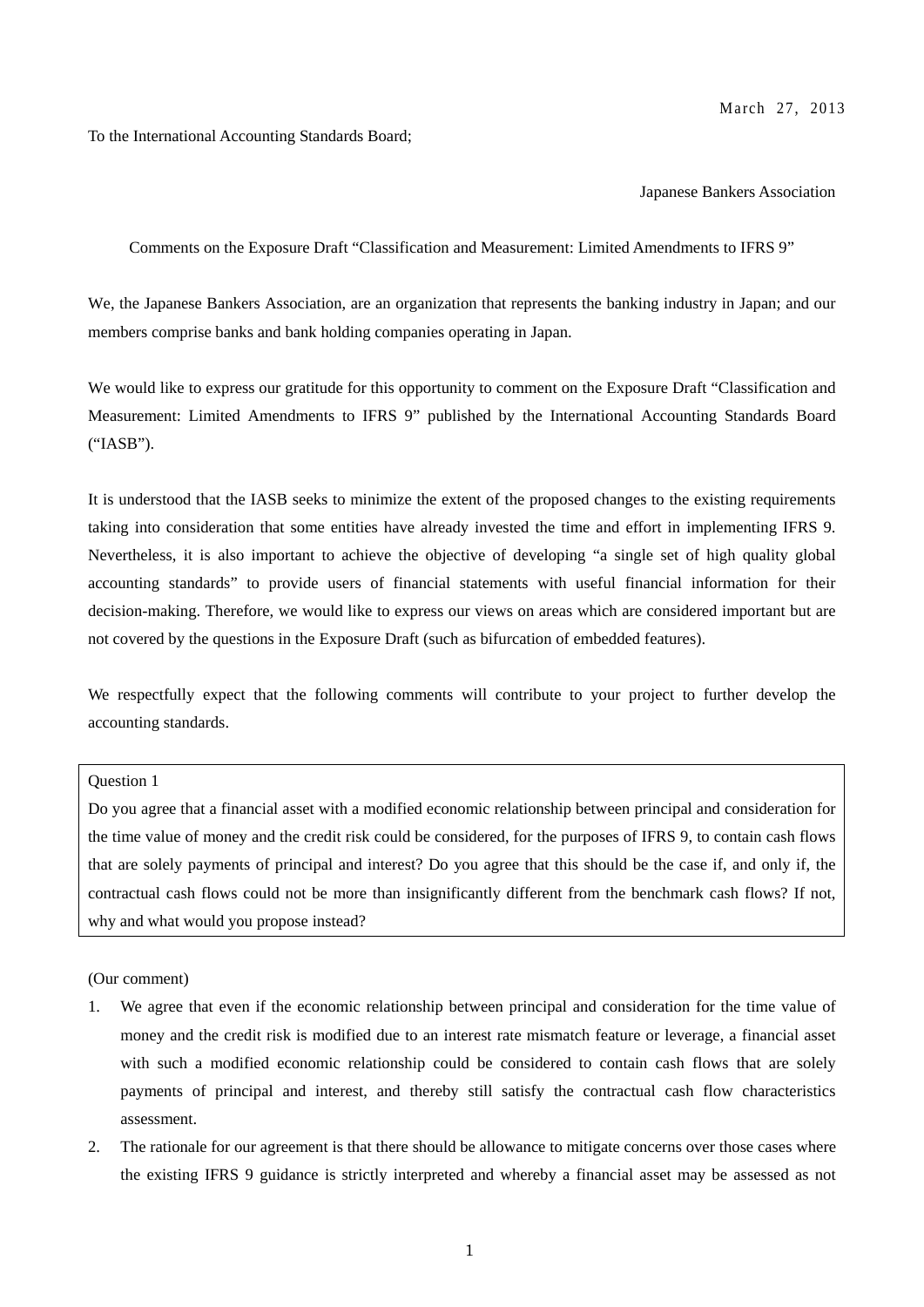satisfying the contractual cash flow characteristics assessment for any modification to the above economic relationship even when that modification is not significant.

3. However, we also believe that the contractual cash flow characteristics assessment still needs to be improved in some aspects, which will be discussed in our comments on Questions 2 and 3.

## Question 2

Do you believe that this Exposure Draft proposes sufficient, operational application guidance on assessing a modified economic relationship? If not, why? What additional guidance would you propose and why?

# (Our comment)

4. We do not consider the proposed application guidance to be sufficient nor operationally practicable.

# (Comparison with the benchmark cash flows)

5. We acknowledge that paragraph B4.1.9E of the Exposure Draft stipulates that "If it is clear, with little or no analysis, whether the cash flows on the financial asset under the assessment could or could not be more than insignificantly different from the benchmark cash flows, an entity need not perform a detailed assessment". However, comparing contractual cash flows with the benchmark cash flows on an asset-by-asset basis in all cases of assessing a modified economic relationship, would in practice entail significant workload, and we thus consider it operationally impractical. We therefore request that the proposed guidance specify that a quantitative comparison with the benchmark cash flows is not a mandatory procedure.

(Clarification of the comparison method with the benchmark cash flows)

- 6. The proposed guidance does not provide specific guidance on how to compare contractual cash flows with the benchmark cash flows (e.g. whether an entity should compare aggregated cash flows over the contractual term or cash flows over each interest payment period, to assess if the modification results in not significant difference from the benchmark cash flows).
- 7. The contractual cash flow characteristics assessment relates only to those business models in which assets are managed "in order to collect contractual cash flows" or "both in order to collect contractual cash flows and for sale". It should be noted that under these business models, financial assets are held over a long-term period (contractual term) to collect contractual cash flows. Accordingly, we consider that comparing aggregated cash flows over the entire contractual term is more consistent with such business models and results in providing more relevant information, than comparing cash flows over each interest payment period.

## Question 3

Do you believe that this proposed amendment to IFRS 9 will achieve the IASB's objective of clarifying the application of the contractual cash flow characteristics assessment to financial assets that contain interest rate mismatch features? Will it result in more appropriate identification of financial assets with contractual cash flows that should be considered solely payments of principal and interest? If not, why and what would you propose instead?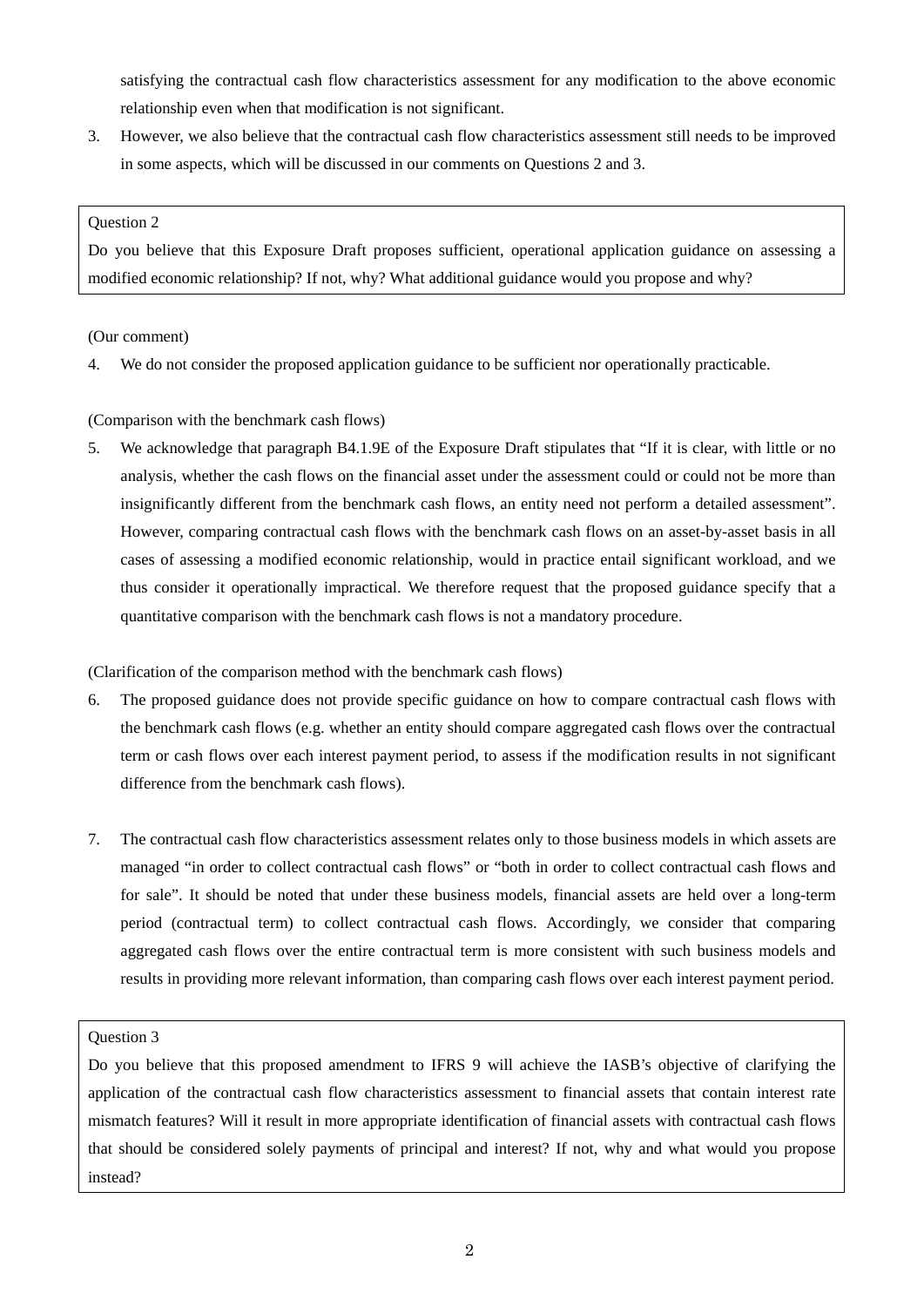(Our comment)

8. As IFRS 9 (issued in 2010) and the Exposure Draft do not provide a proper definition of interest, it is our concern that financial assets with contractual cash flows that should be considered solely payments of principal and interest may not be appropriately identified.

(Definition of interest)

- 9. Contractual interest on a financial instrument in general encompasses various elements including consideration for the time value of money and the credit risk, consideration for liquidity risk (paragraph BC4.22, IFRS 9 (issued in 2010)), funding cost reflecting own credit risk and administrative expenses.
- 10. IFRS 9 (issued in 2010) stipulates in paragraph 4.1.3 that "interest is consideration for the time value of money and for the credit risk" and the Exposure Draft stipulates in paragraph B4.1.8A that "If the contractual cash flows include payments that are unrelated to principal, the time value of money and the credit risk, the contractual cash flows do not represent solely payments of principal and interest". We are concerned over an excessively strict interpretation of these requirements.
- 11. In particular, we are concerned that (i) many ordinary financial assets without leverage will need to be assessed as to whether they include payments that are unrelated to principal, the time value of money and the credit risk, resulting in increased workload in practice, and that (ii) such general financial instruments encompassing a variety of elements as set out in paragraph 9 of this document may be classified as FVPL.
- 12. As discussed above, it is technically difficult to consider interest on a general financial instrument based only on the time value of money and the credit risk. Therefore, paragraphs 4.1.3 and B4.1.8A need to be reconsidered.
- 13. Paragraph B4.1.9B of the Exposure Draft defines the appropriate benchmark cash flows as cash flows of a contract of the same credit quality and with the same contractual terms except for modification in interest feature, as a financial asset with a modified economic relationship. According to this definition, the benchmark cash flows can be interpreted as also encompassing a variety of elements set out in paragraph 9 of this document. In this respect, paragraph B4.1.9B is consistent with our view expressed in the above paragraphs.

## Question 4

Do you agree that financial assets that are held within a business model in which assets are managed both in order to collect contractual cash flows and for sale should be required to be measured at fair value through OCI (subject to the contractual cash flow characteristics assessment) such that:

(a) interest revenue, credit impairment and any gain or loss on derecognition are recognised in profit or loss in the same manner as for financial assets measured at amortised cost; and

(b) all other gains and losses are recognised in OCI?

If not, why? What do you propose instead and why?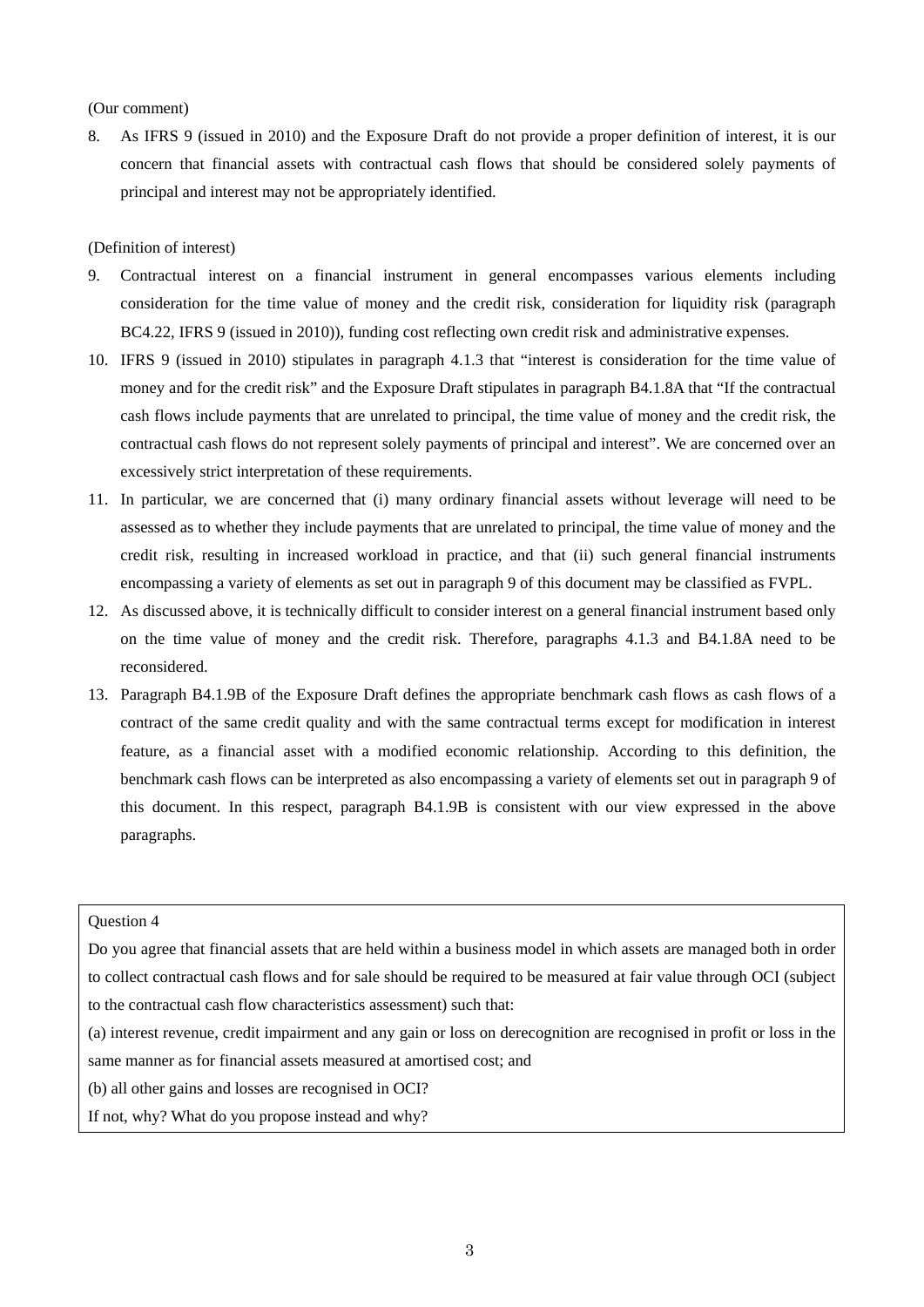## (Our comment)

- 14. We basically agree with the Exposure Draft in this respect.
- 15. Japanese banks hold debt instruments (securities) for various purposes, ranging from collecting principal and interest payments through holding such instruments, meeting liquidity needs and managing interest rate risk. The introduction of the FVOCI measurement category will provide fair value information on the statement of financial position, and profit/loss information on the income statement in the same manner as for financial assets measured at amortised cost. This would make for a more appropriate reflection of actual economic conditions in the financial statements and provide more relevant information, as compared to the two category approach: the amortised cost category and the FVPL category.

## (Scope of debt instruments classified as FVOCI)

- 16. The scope of financial assets to be measured at FVOCI should not be limited to those debt instruments with the eligible contractual cash flow characteristics (i.e. qualifying debt instruments), held within a business model in which assets are managed both in order to collect contractual cash flows and for sale. Rather, the scope should also include those debt instruments that do not satisfy the contractual cash flow characteristics assessment (i.e. non-qualifying debt instruments), held within a business model in which assets are managed in order to collect contractual cash flows .
- 17. We support the idea of presenting fair value on the statement of financial position for non-qualifying debt instruments held within a business model in which assets are managed in order to collect contractual cash flows. However, we consider the recognition of changes in fair value in profit or loss which represents the results of operations of the entity may not be consistent with the business model.
- 18. Under a business model in which assets are managed in order to collect contractual cash flows, it is assumed that assets are managed and their performance is evaluated based on amortised cost rather than based on changes in fair value. If such changes in fair value, which are not managed by an entity, are included in profit or loss, we do not consider that the financial statements exactly reflect the entity's economic conditions and provide highly relevant information to the users of the financial statements.
- 19. In view of the above, we respectfully recommend that those financial instruments held within a business model in which assets are managed in order to collect contractual cash flows and that do not satisfy the contractual cash flow characteristics assessment, should be measured at FVOCI, thereby providing fair value information on the statement of financial position, while providing profit/loss information through the income statement in the same manner as for financial assets measured at amortised cost.

|                          |                                           | Contractual cash flow characteristics assessment |                        |
|--------------------------|-------------------------------------------|--------------------------------------------------|------------------------|
|                          |                                           | Qualified                                        | Not qualified          |
| model<br><b>Business</b> | To manage assets in order to collect      | <b>Amortised Cost</b>                            | <b>FVPL</b> (Residual  |
|                          | contractual cash flows                    |                                                  | <b>FVOCI</b>           |
|                          | To manage assets both in order to collect | <b>FVOCI</b>                                     | <b>FVPL</b> (Residual) |
|                          | contractual cash flows and for sale       |                                                  |                        |
|                          | Others (held for sale)                    | <b>FVPL</b> (Residual)                           | <b>FVPL</b> (Residual) |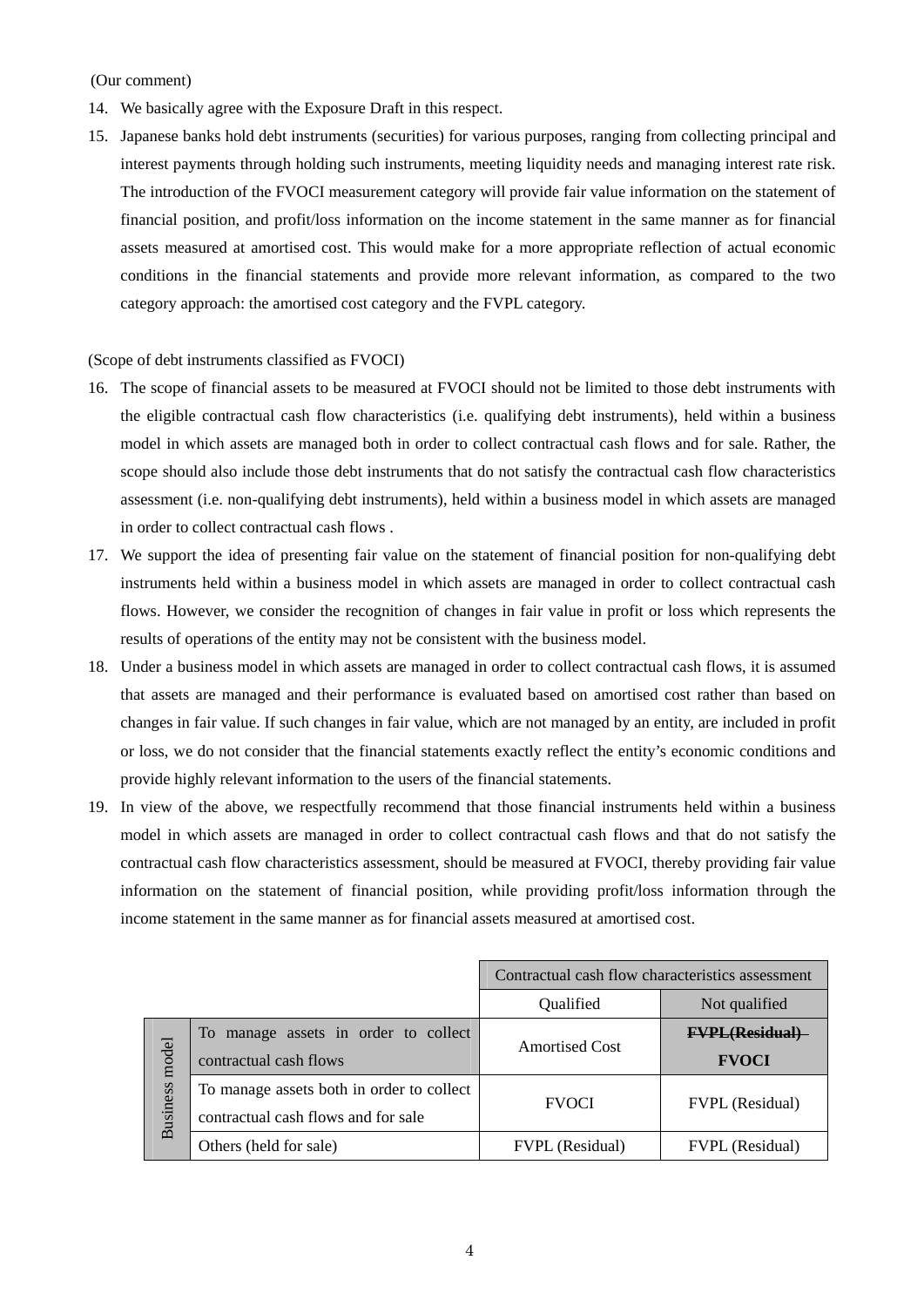## Question 5

Do you believe that the Exposure Draft proposes sufficient, operational application guidance on how to distinguish between the three business models, including determining whether the business model is to manage assets both to collect contractual cash flows and to sell? Do you agree with the guidance provided to describe those business models? If not, why? What additional guidance would you propose and why?

The Exposure Draft proposes that the existing fair value option in IFRS 9 should be available for financial assets that would otherwise be mandatorily measured at fair value through OCI. That is, the Exposure Draft proposes that an entity would be permitted to designate such a financial asset as measured at fair value through profit or loss if, and only if, such a designation eliminates or significantly reduces a measurement or recognition inconsistency (sometimes referred to as an 'accounting mismatch'). In accordance with the existing fair value option in IFRS 9 such designation would be performed at initial recognition and would be irrevocable.

## (Our comment)

20. We do not agree with the proposed guidance, and we expect further improvements to address the following issues.

(Financial assets managed and their performance evaluated based on a fair value basis)

- 21. Paragraph B4.1.6 of the Exposure Draft stipulates that "A portfolio of financial assets that is managed and whose performance is evaluated on a fair value basis [...] is neither held to collect contractual cash flows nor managed both to collect contractual cash flows and to sell assets". With regard to financial assets measured at FVOCI, changes to net assets through OCI would be managed, requiring the management of assets and evaluation of their performance on a fair value basis to some extent.
- 22. Therefore, the paragraph B4.1.6 should be amended not to prohibit entities from classifying financial assets into the FVOCI category just because they are managed and their performance is evaluated on a fair value basis.

(Business model in which assets are managed both in order to collect contractual cash flows and for sale)

23. The Exposure Draft provides a list of examples of when the entity's business model may be to manage assets both in order to collect contractual cash flows and for sale, only focusing on liquidity needs. We request that an example relating to the management of interest rate risk be added in the list because some Japanese banks' business model is to manage assets both in order to collect contractual cash flows and for sale in accordance with a documented investment policy for the purpose of managing interest rate risk or maintaining a certain yield profile. Under such a business model, the frequency of selling assets varies depending on interest rates, liquidity or economic conditions. We therefore request an additional example so as to clarify that such a business model also qualifies as the business model in which assets are managed both in order to collect contractual cash flows and for sale. Please refer to paragraphs 55-36 of Accounting Standards Update ("ASU") "Financial instruments – Overall (Subtopic 825-10): Recognition and Measurement of Financial Assets and Financial Liabilities" issued by the Financial Accounting Standards Board ("FASB") on 14 February 2013, as it sets forth an example that is similar to our comment.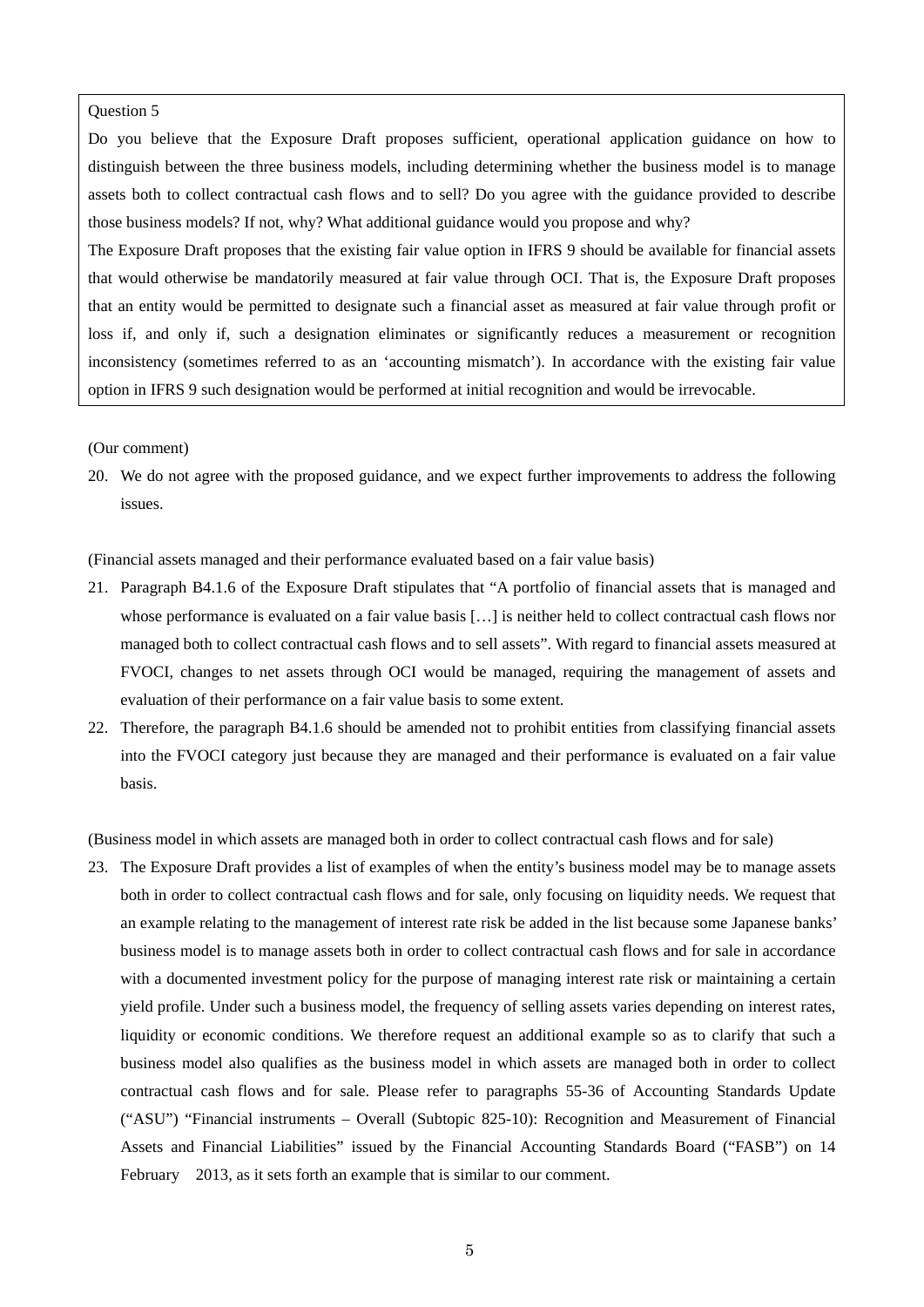(Sales of assets that do not contradict the objective of collecting contractual cash flows)

- 24. Paragraph B4.1.3 of the Exposure Draft gives some examples of sales that would not contradict the objective of an entity's business model to hold financial assets in order to collect contractual cash flows, one of which is "if the credit quality of the financial asset has deteriorated such that it no longer meets the entity's documented investment policy". It is our concern that this "deterioration in credit quality" may be strictly interpreted.
- 25. Specifically, if this "deterioration in credit quality" is interpreted as relevant to the "deterioration in credit quality" discussed in phase 2 of the IFRS 9 project (i.e. impairment), sales may be restricted until it is confirmed that such deterioration has actually occurred, thereby resulting in an increased loss on sale of assets.
- 26. Further, in some cases, financial institutions may sell part of their financial assets in order to reduce credit concentration on a portfolio basis as a part of their credit risk management. Such a sale is also construed to be an activity to secure the collection of as much contractual cash flows from the entire portfolio as possible.
- 27. Given the above, we would expect the IASB to consider adding the following examples: (i) a case where an entity has identified a risk of credit deterioration but where there is no objective evidence that the credit quality of an asset has actually deteriorated; and (ii) a case where credit concentration is reduced on a portfolio basis for the purpose of credit risk management.

#### Question 9

Do you believe there are considerations unique to first-time adopters that the IASB should consider for the transition to IFRS 9? If so, what are those considerations?

## (Our comment)

28. Given that financial institutions deal with a considerable amount of financial instruments subject to IFRS 9, and that the application of IFRS 9 will have a significant impact not only on financial reporting but also on other areas such as management accounting and risk management, we respectfully expect that the IASB would take the following points into consideration in discussing first-time adoption.

#### (Restatement of comparative information – Previous GAAP)

- 29. According to paragraph 7.2.14 of the Exposure Draft, entities other than first-time adopters need not restate prior periods. On the other hand, entities that adopt IFRSs for annual periods beginning before 1 January 2012 are allowed under paragraphs E1 and E2 of IFRS 1 to choose to apply the requirements of its previous GAAP in place of the requirements of IFRS 9 to comparative information about items within the scope of IFRS 9. Despite the extension of the effective date of IFRS 9, the above-mentioned annual period under IFRS 1 is not amended. Therefore, we would like to request that IFRS 1 be amended to include an exception exempting first-time adopters from the restatement of comparative information.
- 30. If the IASB considers that it is not reasonable to apply the exception to all first-time adopters, an alternative is to limit the scope of the exception to those entities whose date of transition to IFRS (i.e. the beginning of the comparative period) is prior to the issuance date of the completed version of IFRS 9.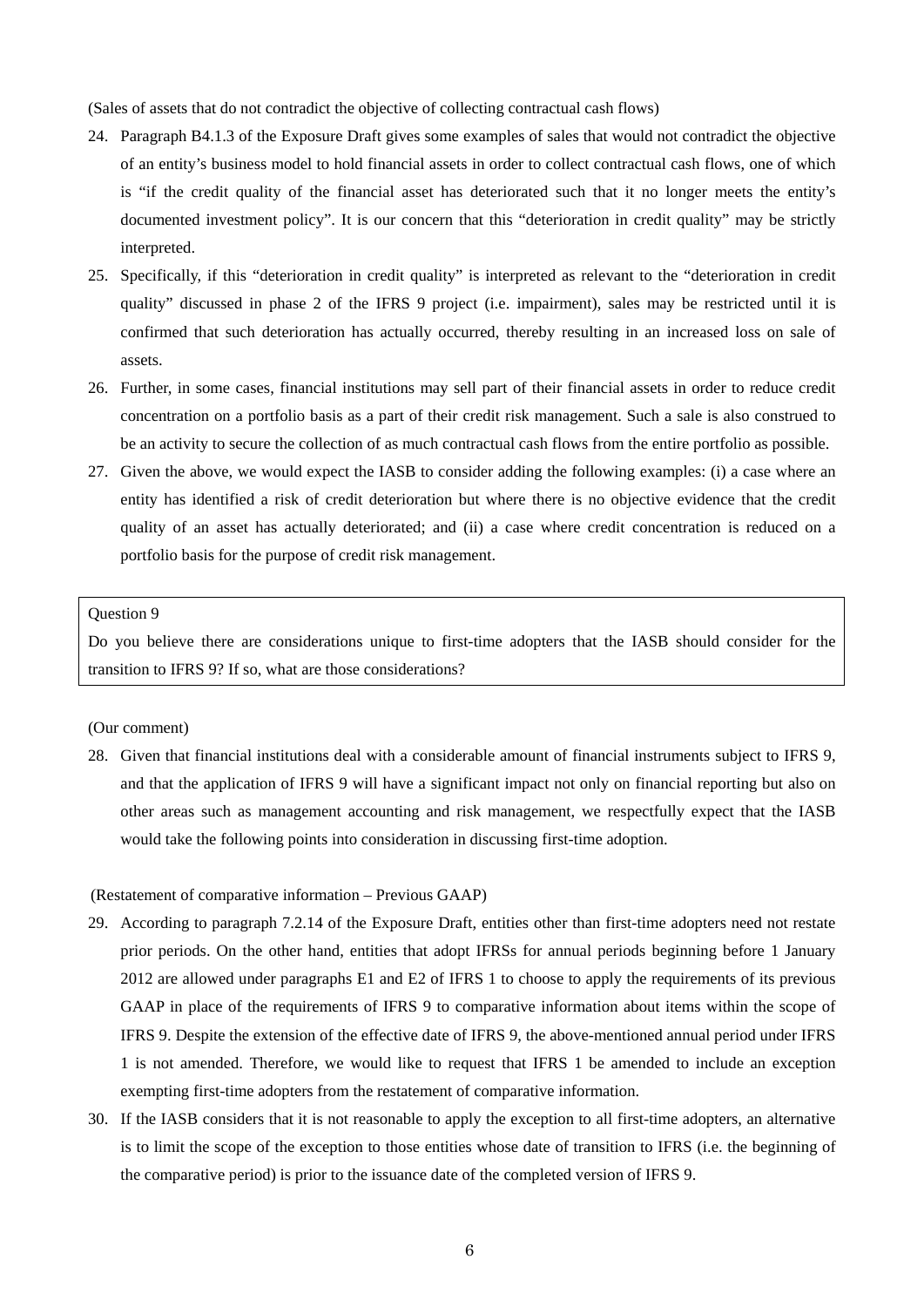(Application of previous versions of IFRS 9)

31. The Exposure Draft proposes that the prohibition on newly applying previous versions of IFRS 9 will become effective six months after the completed version of IFRS 9 is issued. However, it is highly likely that first-time adopters who are also undertaking initiatives for applying other accounting standards in addition to IFRS 9 would find it impracticable to comply with such a proposal. In this view, we respectfully request that if first-time adopters set their date of transition to IFRS on a date before the issuance date of the completed version of IFRS 9, such entities should be allowed to newly apply previous versions of IFRS 9 that are effective as of the date of transition.

## (Modified economic relationship)

- 32. Paragraph 7.2.4A of the Exposure Draft sets forth a transition provision for those cases where it is impracticable for an entity to retrospectively assess a modified economic relationship as required by paragraphs B4.1.9A- B4.1.9E. We request, in addition to this provision, providing an option to "assess a modified economic relationship for cash flows arising after the date of the transition".
- 33. Although the Exposure Draft does not seek specific comments on the following issues, we respectfully request the IASB to consider our comments stated below as such areas are deemed to be important. Our comments include those submitted in relation to other previous exposure drafts or papers.
- $\triangleright$  Introduction of a provision to allow bifurcation of embedded features
- 34. The Exposure Draft proposes "no-bifurcation approach for financial assets" and to retain "closely-related bifurcation approach for financial liabilities," which cannot be supported.
- 35. It is considered that the IASB should add a provision to allow both financial assets and financial liabilities to be bifurcated when embedded features are separated for management purposes.
- 36. Under current practice, Japanese banks manage hybrid instruments by separating embedded derivatives from the host contract, with the host contract being held for the purpose of collecting contractual cash flows and with risks inherent in the embedded derivatives being hedged in the markets as necessary.
- 37. If an embedded feature is separately managed as a derivative, bifurcation of such an embedded feature for accounting purposes should provide more relevant information to users of financial statements.

(Issue associated with an instrument measured at amortised cost in its entirety)

38. For example, if a loan with an embedded derivative is classified in its entirety to be measured at amortised cost, any changes in the fair value of the embedded derivative would not be presented in the financial statements; on the other hand those derivatives used as hedging instruments give rise to changes in fair value. As a result, matching of profit and loss is not achieved, thus actual economic conditions are not appropriately reflected in the financial statements. Further, hedge accounting may be applied in this case but is likely to be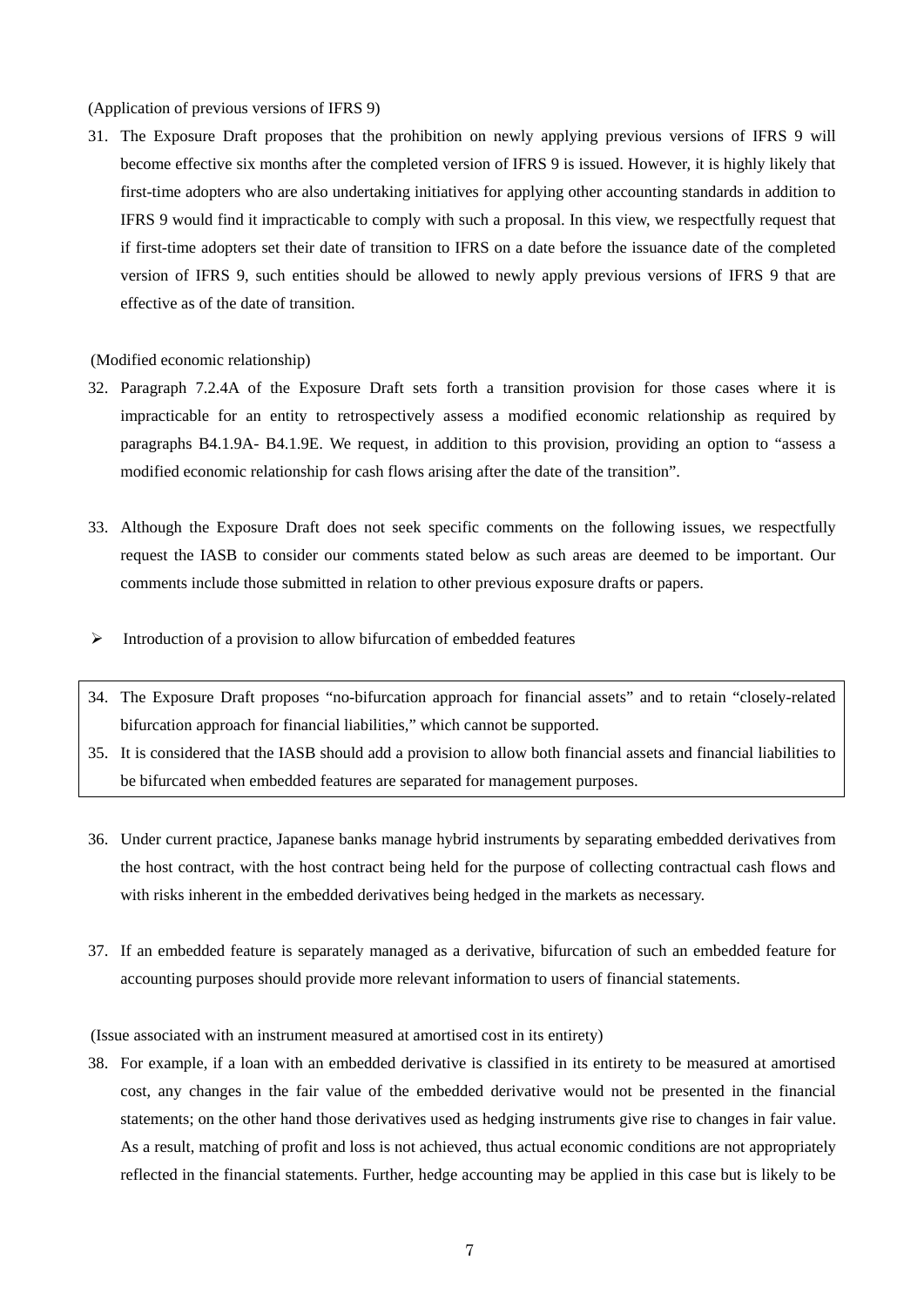impracticable because the amount of derivatives embedded in hybrid instruments offered to customers is generally de minimis, with only slight differences in the terms and conditions of a transaction.

39. It is therefore our view that the IASB should add a provision to allow both financial assets and financial liabilities to be bifurcated when embedded features are separated for management purposes. (See the diagram below.)



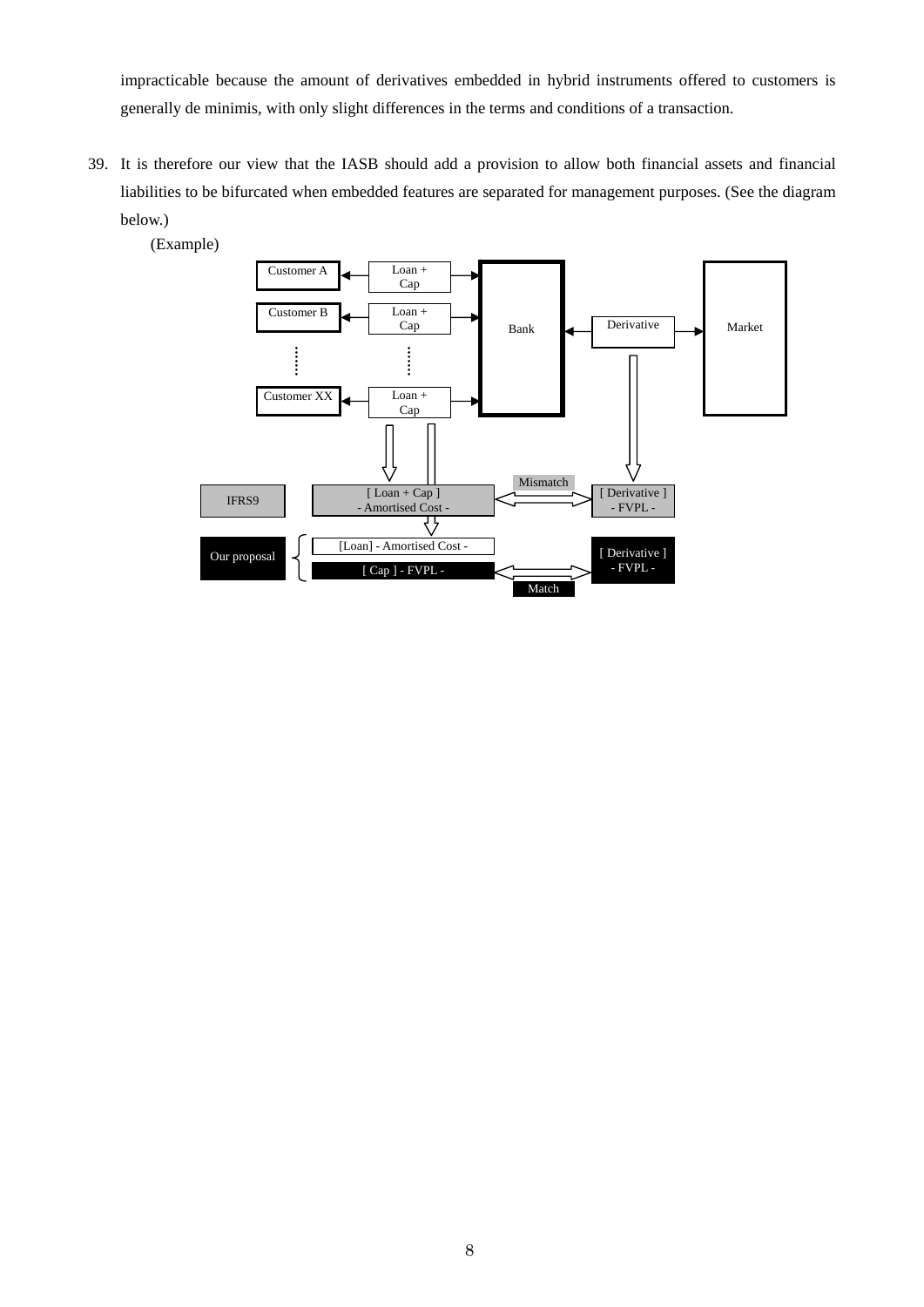$\triangleright$  Exemption of unlisted equity from measurement at fair value

40. Unlisted equity instruments should be exempted from fair value measurement and be allowed to be measured at cost on the statement of financial position.

(Transparency and comparability of financial statements)

- 41. There are various valuation methods for equity instruments such as the net asset value method, DCF method and comparable company analysis. Further, as there are a variety of structures of equity instruments including common stock and preferred stock, its future cash flows are not fixed. Therefore, there is no "one-for-all approach" for the valuation of this instrument.
- 42. Specifically, given that the fair value of equity instruments is independently calculated for each entity presenting, a fair value measurement in the financial statements may result in undermining the transparency and comparability of financial statements.
- 43. Generally, unlisted equity cannot be easily sold in the markets especially compared to listed equity. Therefore, recognising unrealised gains on such unlisted equity instruments through profit or loss or OCI would mean presenting profits (OCI) which are unlikely to be realised, which may mislead investors.
- 44. Further, it is presumed that gaining audit comfort on the appropriateness of the amount calculated may also be difficult.

(Usefulness of investment information versus burden of practical implementation)

- 45. Requiring entities to measure unlisted equity instruments at fair value would cause a significant burden in practice (i.e. cost to obtain fair value) such as using external appraisers and establishing in-house processes to comply with such requirements.
- 46. Despite such a significant burden, the presentation of the fair value of unlisted equity instruments will not necessarily even contribute to useful investment information as discussed above. From a cost-benefit perspective, it is our concern that recognising unlisted equity instruments at fair value may rather adversely impact shareholders and investors.
- $\triangleright$  Option to present subsequent changes in the fair value of a investment in on an equity instrument in OCI (OCI option)
- 47. It is expected that the IFRS conceptual framework project will consider not only the OCI recycling for equity instruments, but also the application of the OCI option to investment trust beneficiary certificates and equity funds

(Recycling of an investment in an equity instrument to which the OCI option is elected)

48. OCI for debt instruments measured at fair value through OCI is subject to recycling, while OCI for equity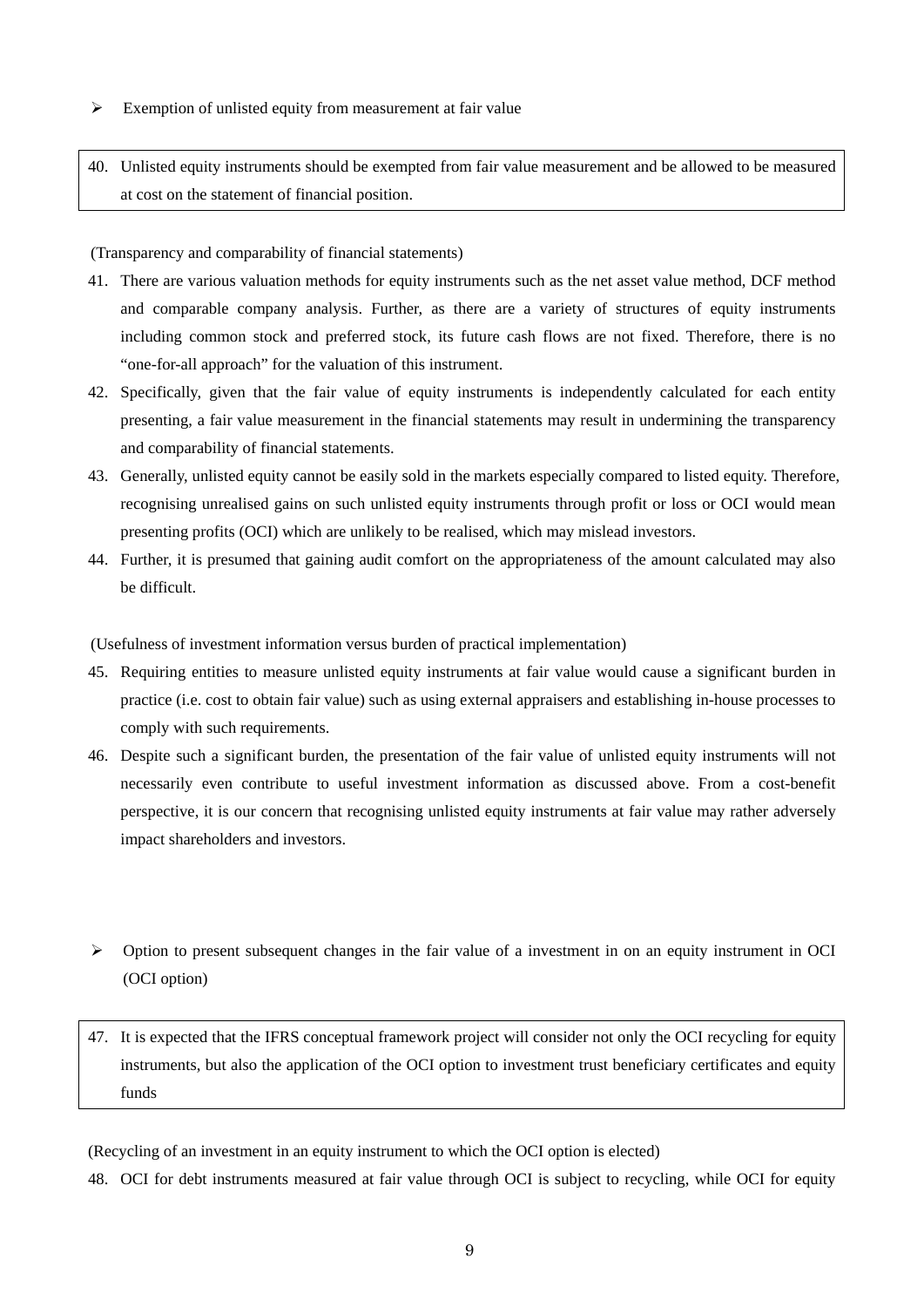instruments for which the OCI option is elected is not recycled. We expect OCI recycling to be discussed in the conceptual framework project.

(Expansion of the scope of OCI option)

- 49. IFRS 9 (issued in 2010) allows an entity to make an election to present in OCI subsequent changes in the fair value of investments in equity instruments that are not held for trading. Japanese banks indirectly own stocks in the form of investment trust beneficiary certificates, equity funds and others, and do not intend to sell such investments in the short term. If the fair value changes of these instruments in each reporting period affect profit or loss, which is one of the indicators of the entity's results of operations, the entity's economic conditions may not be appropriately reflected in the financial statements. In this respect, we expect extending the scope of OCI option to investment trust beneficiary certificates and equity funds, to be discussed in the conceptual framework project.
- $\triangleright$  Request for the deferral of the effective date
- 50. In finalising the accounting standards on impairment, we respectfully request the IASB to review the appropriateness of the proposed mandatory effective date and discuss the possibility of the deferral of the effective date.
- 51. As described in our comment (of 31 January 2011) on "Effective Dates and Transition Methods (issued in October 2010)," the implementation of IFRS 9 which sets out guidance on financial instruments will have a significant impact on financial institutions in terms not only of financial reporting but also of other areas such as management accounting and risk management. Therefore, it is considered that 1 to 2 years of proposed lead time is not sufficient for financial institutions to prepare for compliance with IFRS 9 after the completion of accounting standards of other components of IFRS 9, such as impairment.
- $\triangleright$  Clarification of the application of hedge accounting to debt instruments classified in the FVOCI measurement category
- 52. It should be specified that debt instruments classified as the FVOCI measurement category are qualified as a hedged item.
- 53. In the case of debt instruments classified in the FVOCI measurement category, changes in OCI which represent fair value changes attributable to market risks such as interest rate risk and foreign exchange risk may be hedged by using derivatives. In such cases, the application of hedge accounting will result in a more appropriate reflection of economic conditions in the entity's financial statements.